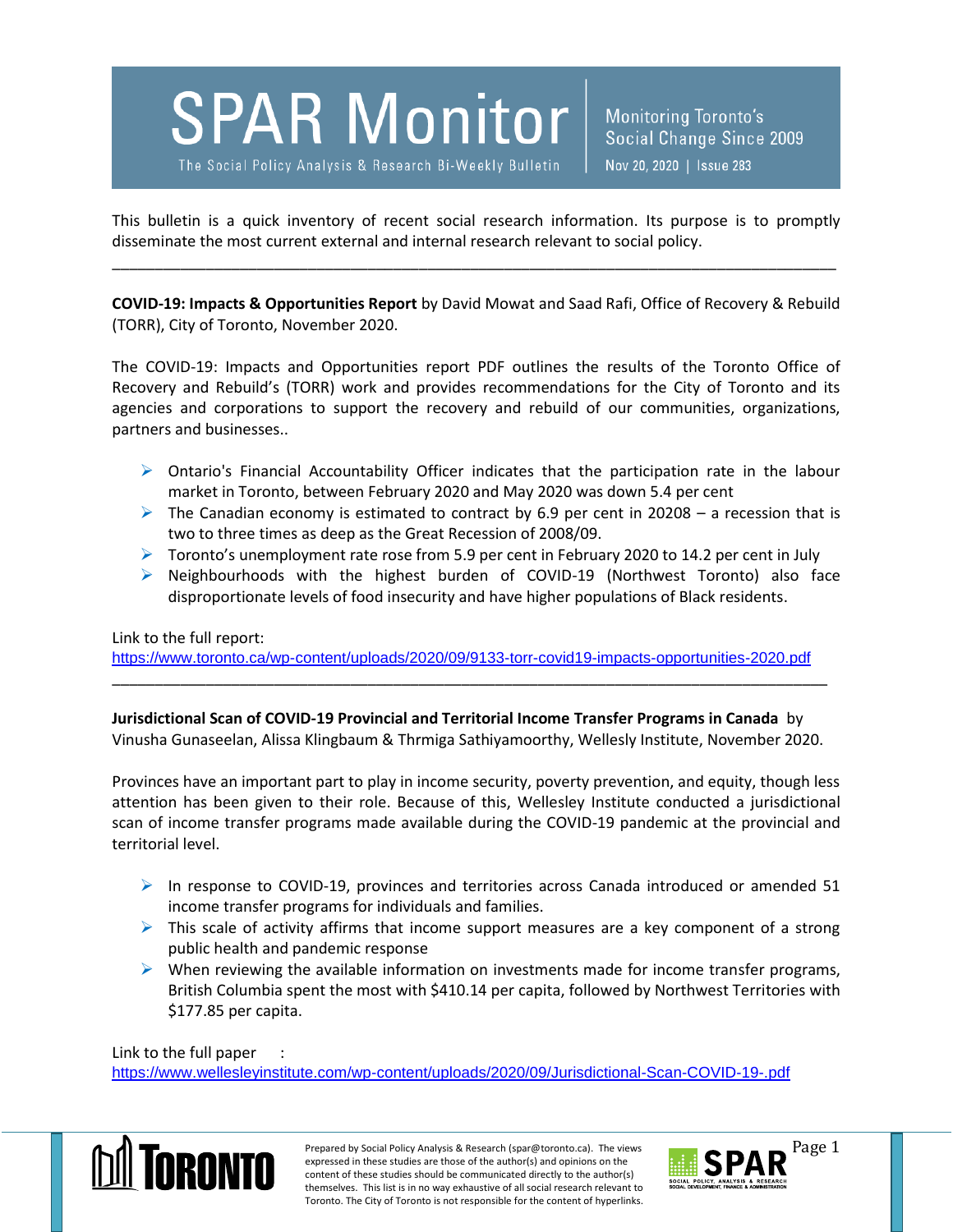**COVID-19 Infection in Toronto: Ethno-racial Identity and Income,** Toronto Public Health with Ontario Ministry of Health, Integrated Public Health Information and CORES, September 2020.

\_\_\_\_\_\_\_\_\_\_\_\_\_\_\_\_\_\_\_\_\_\_\_\_\_\_\_\_\_\_\_\_\_\_\_\_\_\_\_\_\_\_\_\_\_\_\_\_\_\_\_\_\_\_\_\_\_\_\_\_\_\_\_\_\_\_\_\_\_\_\_\_\_\_\_\_\_\_\_\_\_\_\_\_\_

Toronto Public Health started asking clients with reported COVID-19 infection about their indigenous identity, ethno-racial group, income, and household size on May 20<sup>th</sup>. Probable or confirmed cases of COVID-19 reported up until September 30<sup>th</sup>, 2020 with valid socio-demographic data are included in the analysis presented here.

- $\triangleright$  The majority (79%) of reported COVID-19 cases [and 72% of hospitalizations because of COVID-19] in the City of Toronto with valid race data up until September  $30<sup>th</sup>$  identified with a racialized group. This is higher than the proportion of Toronto's population who identify as belonging to a racialized group, based on the 2016 Census (52%).
- $\triangleright$  The hospitalization rate for racialized people is 20 cases per 100,000 people compared to 9 cases per 100,000 people among White people, representing a rate ratio of 2.37
- About half of 48% of reported COVID-19 cases with valid income data up to September 30<sup>th</sup> were living households that could be considered lower income, compared to 30% of the population of Toronto in 2016 that met the same definition.

Link to the dashboard:

[https://public.tableau.com/profile/tphseu#!/vizhome/RaceIncomeandCOVID-](https://public.tableau.com/profile/tphseu#!/vizhome/RaceIncomeandCOVID-19Infection_16046926853800/RaceIncomeandCOVID-19Infection?publish=yes)[19Infection\\_16046926853800/RaceIncomeandCOVID-19Infection?publish=yes](https://public.tableau.com/profile/tphseu#!/vizhome/RaceIncomeandCOVID-19Infection_16046926853800/RaceIncomeandCOVID-19Infection?publish=yes)

**The Long-term Labour Market Integration of Refugee Claimants Who Became Permanent Residents in Canada** by Yuqian Lu, Yasmin Gure and Marc Frenette, Statistics Canada, November 2020.

\_\_\_\_\_\_\_\_\_\_\_\_\_\_\_\_\_\_\_\_\_\_\_\_\_\_\_\_\_\_\_\_\_\_\_\_\_\_\_\_\_\_\_\_\_\_\_\_\_\_\_\_\_\_\_\_\_\_\_\_\_\_\_\_\_\_\_\_\_\_\_\_\_\_\_\_\_\_\_\_\_\_

This study compares the long-term labour market outcomes of refugee claimants who eventually became permanent residents in Canada (RC-PRs) with those of government-assisted refugees (GARs) and privately sponsored refugees (PSRs), as well as with refugee claimants who did not become permanent residents in Canada (RC-NPRs). To do so, the study uses data on landings from the Longitudinal Immigration Database (IMDB) and income tax from the T1 Family File (T1FF).

- $\triangleright$  Although RC-PRs were considerably more likely to collect social assistance and less likely to report employment income than PSRs one year after making a refugee claim, their outcomes improved at a significantly faster rate
- $\triangleright$  GARs were significantly more likely to collect social assistance and considerably less likely to report employment income than RC-PRs and PSRs
- $\triangleright$  Among PSRs, the share who collected social assistance income remained relatively stable over time, dropping moderately from 18.4% one year after landing to 14.3% after 13 years.

Link to the full report:

<https://www150.statcan.gc.ca/n1/pub/11f0019m/11f0019m2020018-eng.pdf>

**Data for Equity Strategy: Supporting Equitable Services, Equity Priorities, Performance Measurement and Accountability,** Report for Action, EX18.6, City of Toronto, October 2020.

\_\_\_\_\_\_\_\_\_\_\_\_\_\_\_\_\_\_\_\_\_\_\_\_\_\_\_\_\_\_\_\_\_\_\_\_\_\_\_\_\_\_\_\_\_\_\_\_\_\_\_\_\_\_\_\_\_\_\_\_\_\_\_\_\_\_\_\_\_\_\_\_\_\_\_\_\_\_\_\_\_\_\_\_\_